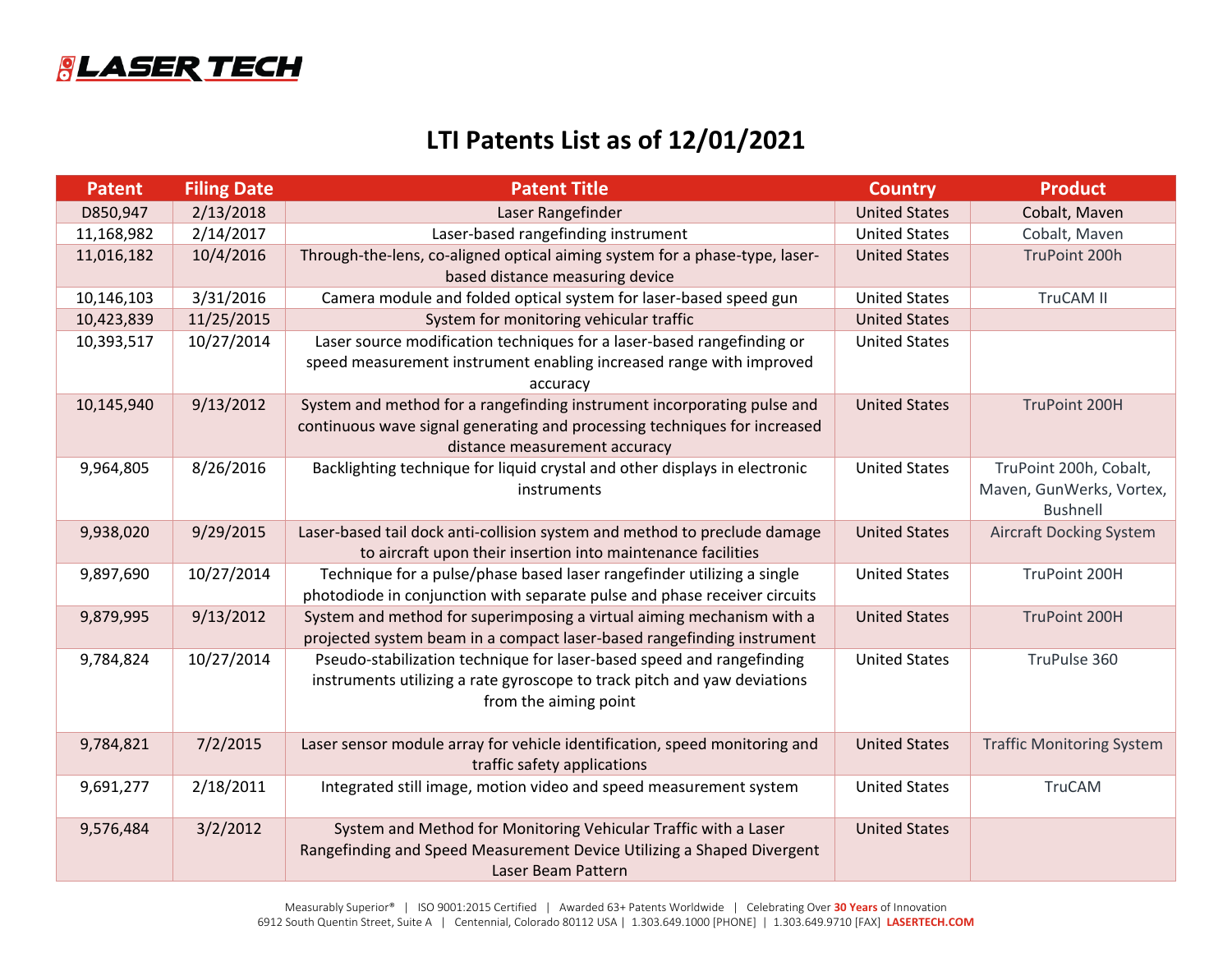## **&LASER TECH**

| <b>Patent</b> | <b>Filing Date</b> | <b>Patent Title</b>                                                                                                                                                                          | <b>Country</b>       | <b>Product</b>  |
|---------------|--------------------|----------------------------------------------------------------------------------------------------------------------------------------------------------------------------------------------|----------------------|-----------------|
| 2014/05957    | 3/1/2013           | System and Method for Monitoring Vehicular Traffic with a Laser Rangefinding and<br>Speed Measurement Device Utilizing a Shaped Divergent Laser Beam Pattern                                 | South Africa         |                 |
| 9,400,326     | 8/27/2015          | Non-Saturating Receiver Design and Clamping Structure for High Power<br>Laser Based Rangefinding Instruments                                                                                 | <b>United States</b> |                 |
| 9,354,051     | 9/13/2012          | System and Method for a Rangefinding Instrument Incorporating Pulse and<br>Continuous Wave Signal Generating and Processing Techniques for<br><b>Increased Distance Measurement Accuracy</b> | <b>United States</b> |                 |
| 9,213,101     | 9/13/2012          | Self-Aligned Aiming System and Technique for a Laser Rangefinder<br>Incorporating a Retroreflector                                                                                           | <b>United States</b> |                 |
| 9,151,604     | 10/6/2011          | Non-Saturating Receiver Design and Clamping Structure for High Power<br>Laser Based Rangefinding Instruments                                                                                 | <b>United States</b> |                 |
| 9,151,603     | 9/13/2012          | Compact Folded Signal Transmission and Image Viewing Pathway Design<br>and Visual Display Technique for Laser Rangefinding Instruments                                                       | <b>United States</b> |                 |
| 9,135,816     | 9/8/2011           | Intelligent Laser Tracking System and Method for Mobile and Fixed Position<br><b>Traffic Monitoring and Enforcement Applications</b>                                                         | <b>United States</b> |                 |
| 2,012,304,392 | 9/7/2012           | Intelligent Laser Tracking System and Method for Mobile and Fixed Position<br><b>Traffic Monitoring and Enforcement Applications</b>                                                         | Australia            |                 |
| 10-1534363    | 9/23/2008          | Integrated Still Image, Motion Video and Speed Measurement System                                                                                                                            | Korea South          |                 |
| 8,411,257     | 5/11/2010          | Folded Path Laser Rangefinder Architecture and Technique Incorporating a<br>Single Circuit Board for Mounting of Both Laser Emitting and Detecting<br>Elements                               | <b>United States</b> | <b>Bushnell</b> |
| 8,411,257     | 5/11/2010          | Folded Path Laser Rangefinder Architecture and Technique Incorporating a Single<br>Circuit Board for Mounting of Both Laser Emitting and Detecting Elements                                  | <b>United States</b> | <b>Bushnell</b> |
| 8,311,343     | 2/12/2009          | Vehicle Classification By Image Processing With Laser Range Finder                                                                                                                           | <b>United States</b> | <b>TruCam</b>   |
| 8,240,186     | 6/9/2008           | Magnetic Sensor and Accelerometer Calibration Techniques                                                                                                                                     | <b>United States</b> | TruPulse 360    |
| 2010/02007    | 9/23/2008          | Integrated Still Image, Motion Video and Speed Measurement System                                                                                                                            | South Africa         |                 |
| 7,920,080     | 10/19/2009         | <b>Correlated Noise and Spurious Signal Reduction</b>                                                                                                                                        | <b>United States</b> |                 |
| 7,920,251     | 9/23/2008          | Integrated Still Image, Motion Video and Speed Measurement System                                                                                                                            | <b>United States</b> |                 |
| 7,619,548     | 6/20/2008          | <b>Correlated Noise and Spurious Signal Reduction</b>                                                                                                                                        | <b>United States</b> |                 |
| 2,330,626     | 4/28/1999          | Remote Sensor Head for Laser Level Measurement Devices                                                                                                                                       | Canada               |                 |
| 7,450,282     | 6/9/2006           | High precision optical system and beam pathway design for a laser-based<br>distance measuring device.                                                                                        | <b>United States</b> |                 |
| 7,349,073     | 8/20/2004          | Efficient optical system and beam pathway design for laser-based distance<br>measuring device                                                                                                | <b>United States</b> |                 |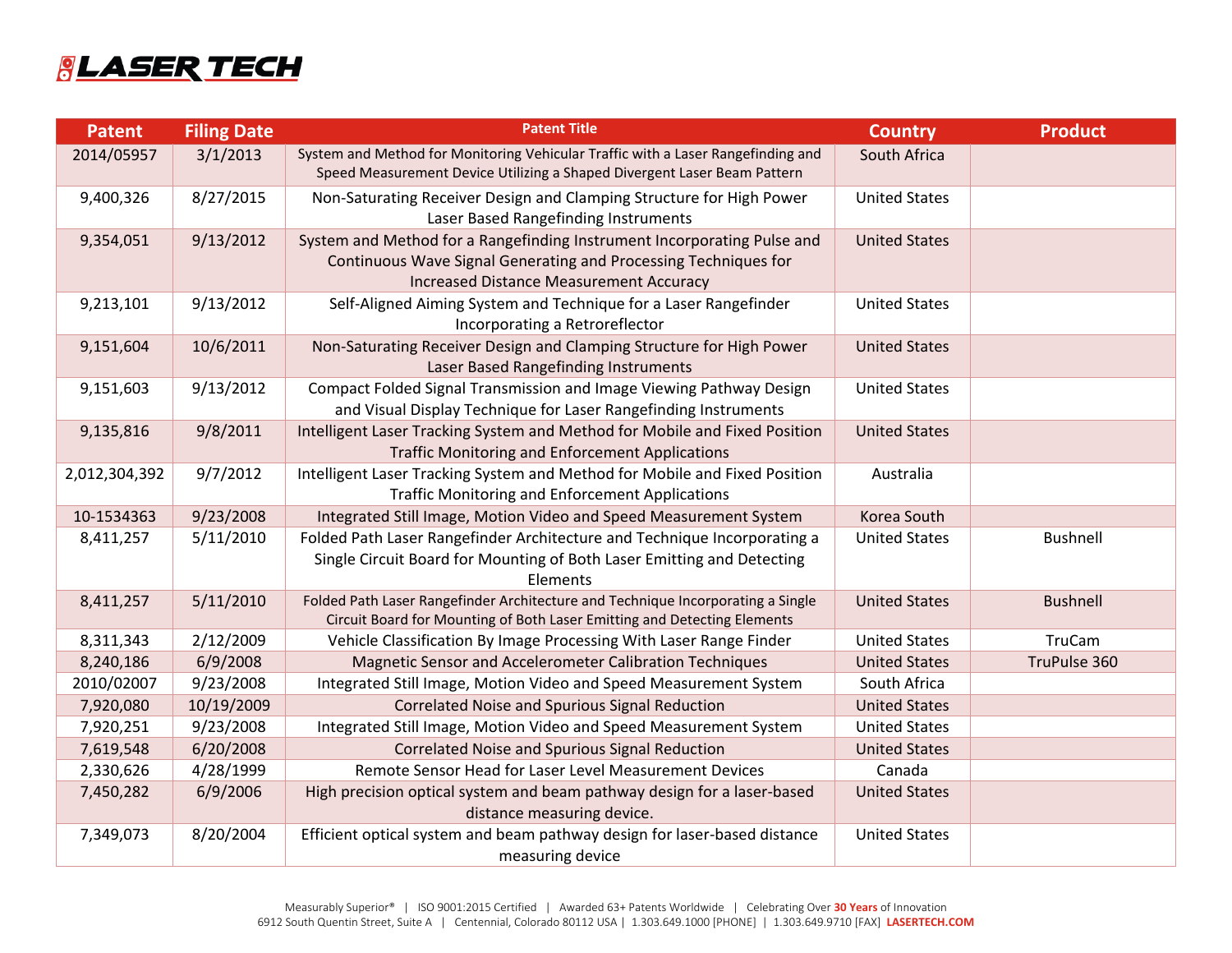

| <b>Patent</b> | <b>Filing Date</b> | <b>Patent Title</b>                                                          | <b>Country</b>       | <b>Product</b>         |
|---------------|--------------------|------------------------------------------------------------------------------|----------------------|------------------------|
| 2,303,843     | 8/7/1998           | Modularized Laser-Based Survey System                                        | Canada               |                        |
| 2,263,853     | 8/22/1997          | <b>Compact Laser-Based Distance Measuring Apparatus</b>                      | Canada               |                        |
| 2,254,897     | 5/13/1997          | Countermeasure Circuit for a Laser Speed Detector                            | Canada               |                        |
| 7,112,793     | 12/22/2004         | One-Chip Compass Implemented Using Magnetoresistive (MR) Sensor              | <b>United States</b> |                        |
|               |                    | Temperature Compensation and Magnetic Cross-Term Reduction Technique         |                      |                        |
| 2,203,278     | $\ast$             | Laser Range Finder                                                           | Canada               |                        |
| MY-125592-A   | 2/28/1997          | Speed Detection and Image Capture System for Moving Vehicles                 | Malaysia             |                        |
| 7,057,173     | 1/5/2004           | Magnetoresistive (MR) Sensor Temperature Compensation and Magnetic           | <b>United States</b> | <b>MapStar Compass</b> |
|               |                    | Cross-Term Reduction Techniques Utilizing Selective Set and Reset Gain       |                      |                        |
|               |                    | Measurements                                                                 |                      |                        |
| 6,985,827     | 11/18/2003         | Speed Measurement System with Onsite Digital Image Capture and               | <b>United States</b> |                        |
|               |                    | Processing for Use in Stop Sign Enforcement                                  |                      |                        |
| 2,263,918     | 8/21/1997          | Voltage Conversion Circuit for a Laser Based Distance Measurement and        | Canada               |                        |
|               |                    | Ranging Instrument                                                           |                      |                        |
| 2,263,920     | 8/21/1997          | Pre-biasing Technique for a Transistor Based Avalanche Circuit               | Canada               |                        |
| 6,738,148     | 6/18/2001          | Upper Stem Diameter Measurement and Basal Area Determination Device          | <b>United States</b> | Criterion RD 1000      |
|               |                    | and Method for Utilization in Timber Cruising Applications                   |                      |                        |
| 6,681,195     | 3/19/2001          | Compact Speed Measurement System with Onsite Digital Image Capture,          | <b>United States</b> |                        |
|               |                    | Processing, & Portable Display                                               |                      |                        |
| 760744        | 4/28/1999          | Remote Sensor Head for Laser Level Measurement Devices                       | Australia            |                        |
| 6,445,444     |                    | Self-Calibrating Precision Timing Circuit and Method for a Laser Ranger      | <b>United States</b> |                        |
|               |                    | Finder                                                                       |                      |                        |
| 6,377,186     | 4/19/2000          | <b>Industrial Position Sensor</b>                                            | <b>United States</b> |                        |
| 6,339,468     | 3/17/2000          | Remote Sensor Head for Laser Level Measurement Devices                       | <b>United States</b> |                        |
| 776458        | $\ast$             | System and Associated Method for Determining and Transmitting Positional     | <b>Great Britain</b> |                        |
|               |                    | Data Utilizing Optical Signals                                               |                      |                        |
| 735001        | 8/7/1998           | Modularized Laser-Based Survey System                                        | Australia            |                        |
| 6,282,803     | 4/24/1998          | Self-Calibration Circuit for Determining an Accurate Zero Compensation for a | <b>United States</b> |                        |
|               |                    | <b>Fluxgate Compass</b>                                                      |                      |                        |
| 45799         | $\ast$             | Device, and Associated Method, for Determining Distances Between Moving      | Singapore            |                        |
|               |                    | Objects                                                                      |                      |                        |
| 729740        | 8/22/1997          | <b>Compact Laser-Based Distance Measuring Apparatus</b>                      | Australia            |                        |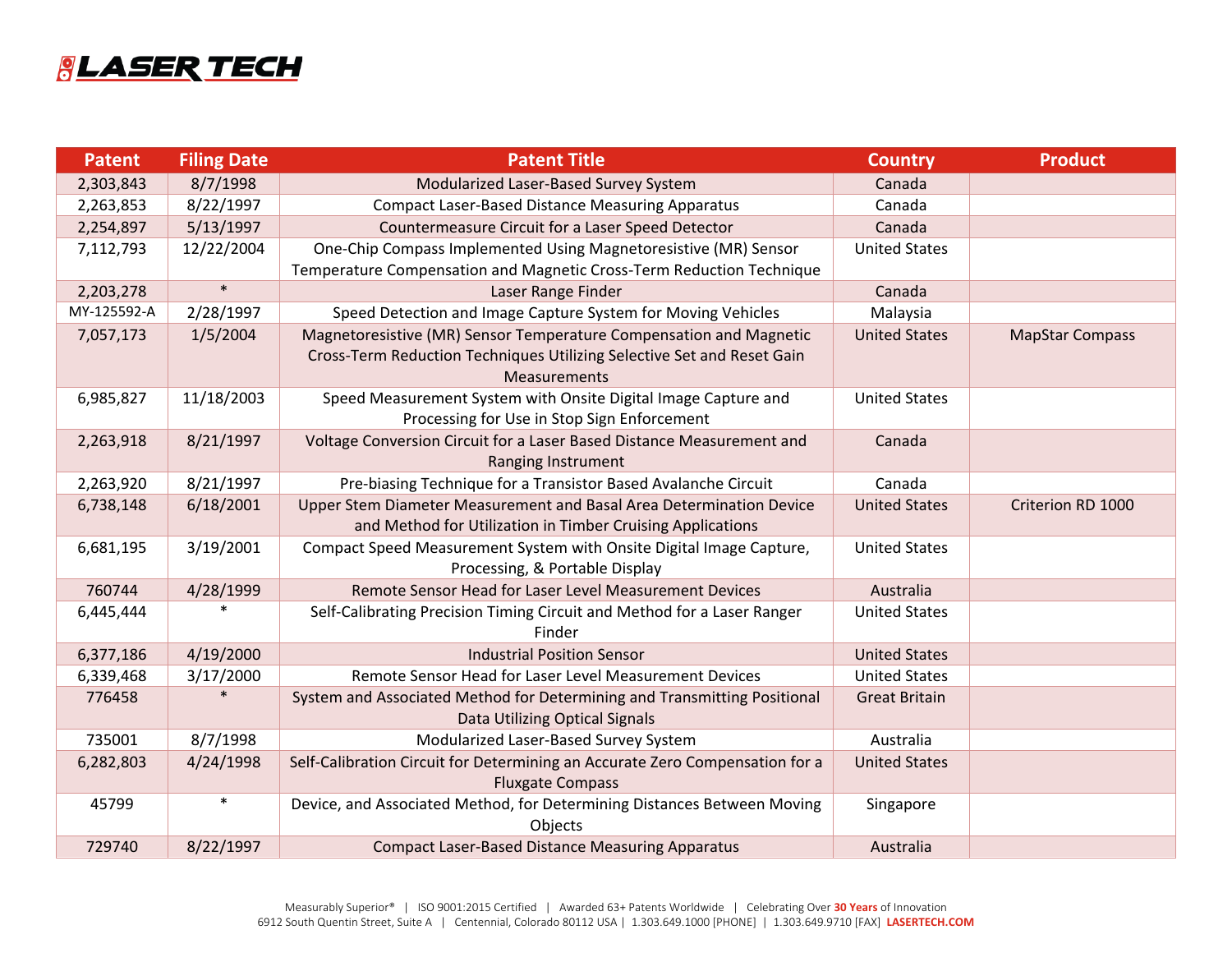## **&LASER TECH**

| <b>Patent</b> | <b>Filing Date</b> | <b>Patent Title</b>                                                                                                                                          | <b>Country</b>       | <b>Product</b>  |
|---------------|--------------------|--------------------------------------------------------------------------------------------------------------------------------------------------------------|----------------------|-----------------|
| 729605        | 4/15/1998          | Laser Based Speed and Accident Reconstruction Measuring Apparatus and<br>Method                                                                              | Australia            |                 |
| 729572        | 8/21/1997          | Pre-biasing Technique for a Transistor Based Avalanche Circuit                                                                                               | Australia            |                 |
| 6,226,077     |                    | Self-Calibrating Precision Timing Circuit and Method for a Laser Ranger<br>Finder                                                                            | <b>United States</b> | <b>Bushnell</b> |
| 6,212,480     | 1/25/2000          | Apparatus and Method for Determining Precision Reflectivity of Highway<br>Signs and Other Reflective Objects Utilizing an Optical Range Finder<br>Instrument | <b>United States</b> |                 |
| 6,144,308     | $\ast$             | Tilt Compression Apparatus and Method for Use with a Monopod Mounted<br>Laser Range Finder                                                                   | <b>United States</b> |                 |
| 718038        | 8/21/1997          | Voltage Conversion Circuit for a Laser Based Distance Measurement and<br>Ranging Instrument                                                                  | Australia            |                 |
| 6,073,352     | 3/19/1998          | Laser Bow Sight Apparatus                                                                                                                                    | <b>United States</b> |                 |
| 6,064,330     | 5/5/1998           | Fog Piercing Ranging Apparatus and Method                                                                                                                    | <b>United States</b> |                 |
| 6,057,910     |                    | Self-Calibrating Precision Timing Circuit and Method for a Laser Ranger<br>Finder                                                                            | <b>United States</b> | <b>Bushnell</b> |
| 6,057,777     | 7/31/1997          | <b>Industrial Position Sensor</b>                                                                                                                            | <b>United States</b> |                 |
| 6,055,490     | 7/27/1998          | Apparatus and Method for Determining Precision Reflectivity of Highway<br>Signs and Other Reflective Objects Utilizing an Optical Range Finder<br>Instrument | <b>United States</b> |                 |
| 714599        | 5/13/1997          | Countermeasure Circuit for a Laser Speed Detector                                                                                                            | Australia            |                 |
| 6,043,868     | 1/27/1999          | Distance Measurement and Ranging Instrument Having a Light Emitting<br><b>Diode-Based Transmitter</b>                                                        | <b>United States</b> |                 |
| 6,040,897     | 4/29/1998          | Remote Sensor Head for Laser Level Measurement Devices                                                                                                       | <b>United States</b> |                 |
| 5,949,529     | 10/28/1998         | Modularized Laser-Based Survey System                                                                                                                        | <b>United States</b> |                 |
| 5,938,717     | $\ast$             | Speed Detection and Image Capture System for Moving Vehicles                                                                                                 | <b>United States</b> |                 |
| 5,926,260     | $\ast$             | <b>Compact Laser-Based Distance Measuring Equipment</b>                                                                                                      | <b>United States</b> |                 |
| 5,889,583     | 7/31/1997          | Distance Measurement and Ranging Instrument Having a Light Emitting<br><b>Diode-Based Transmitter</b>                                                        | <b>United States</b> |                 |
| 5,880,821     | $\ast$             | Self-Calibrating Precision Timing Circuit and Method for a Laser Ranger<br>Finder                                                                            | <b>United States</b> | <b>Bushnell</b> |
| 5,859,693     | 8/26/1997          | Modularized Laser-Based Survey System                                                                                                                        | <b>United States</b> |                 |
| 5,806,020     | 4/16/1997          | Laser-Based Speed and Accident Reconstruction Measuring Apparatus and<br>Method                                                                              | <b>United States</b> |                 |